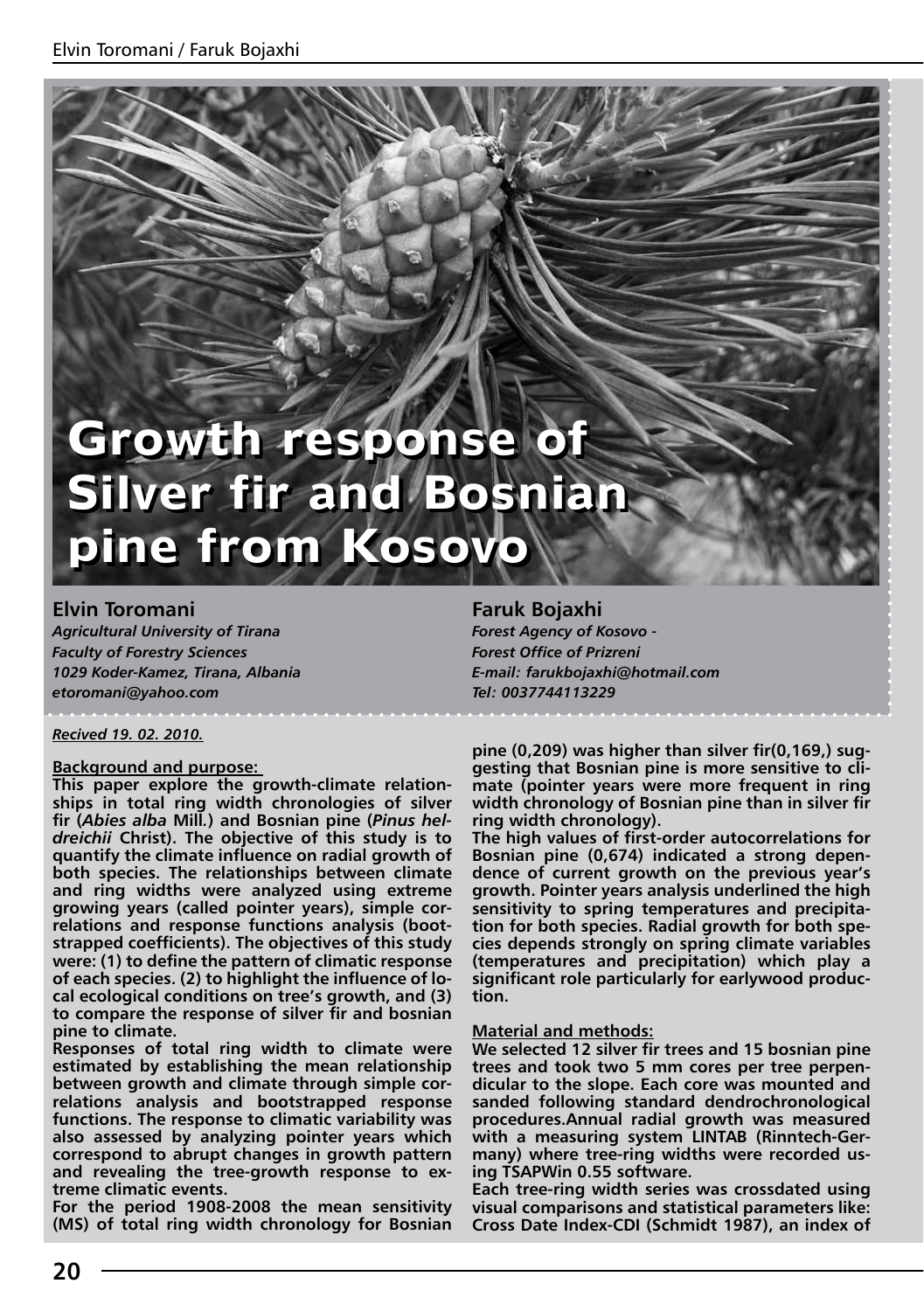**synchronization estimated by TSAPWin derived from GLK% and t value (Baillie and Pilcher 1973). The value of CDI> 10 (Rinntech 2003) were considered as significant. The ARSTAN software was used to remove age trends in the ring width data and build site chronology. Indices were calculated as ratios between the actual and fitted values. Response from both species to climate was correctly shown by pointer years analysis, Pearson's correlation coefficients and DENDROCLIM (2002) software.** 

#### **Results and Conclusion:**

**We compiled for each specie a mean chronology of radial growth with good replication. The chronology length of Silver fir is 64 years with mean tree-ring width 3.59mm ( 0.506), while the chronology length of bosnian pine is 104 years with mean tree-ring width 2.44 mm (± 0.482 ). The bosnian pine chronology was more sensitive than silver fir chronology (sensitivity 0,209 >0,169). Response of both species to climate was good. That was verified from pointer years analysis, Simple Pearson's correlation coefficients and DENDRO-CLIM (2002) software.** 

**Pointer year analysis showed that spring temperatures and precipitation are the most important factors that enhance radial growth for both species. The pointer years 1953 and 1955 appear to be the most geographically extended pointer years throughout of Europe. The negative pointer year 1953 was identified in growth of silver fir by Serre Bachet 1986, and positive pointer year 1955 was also observed for silver fir in France.** 

**Both species have reacted strongly to several pointer years but bosnian pine was more affected and more sensitive to climate than silver fir. For A.alba, high temperatures and plenty rainfalls during the first part of growing season are the keys for production of earlywood).** 

**The response of Bosnian pine growth to climate was quite different than response of silver fir. Response functions analysis showed that precipitation during September is important for latwood production (growing season ends on October). While low temperatures during winter (January) and especially frosts cause substantial growth reduction, delaying the growth starting during spring.** 

**Earlier studies has shown that phytosynthesis is possible for A.alba in winter, where high temperatures could play an important role in improving carbohydrate storage and growth at following year. For species grown under a Mediterranen climate high temperatures and low precipitation during growing season may cause water stress, which is the main limiting factor for tree growth. Although the drying season lasts in the study area for 2 months we didn't note any sign of defoliation or needle yellowing in standing trees.**

#### **Key words:**

**tree-ring width, pointer years, sensitivity, Pearson correlation, response-functions.** 

## **INTRODUCTION**

Silver fir (*Abies alba* Mill.) is widely distributed in Europe and has been proved to be an important species for dendroecological studies. While Bosnian pine (*Pinus heldreichii* Christ.) has a limited distribution mainly in Balkan peninsula and south of Italy. The decline of Silver fir has been subject of great concern in Central Europe and North America since the early 1970's (1, 2).

From an ecophysiological point of view the shade tolerant Silver fir species appears to be rather a more frost and drought sensitive specie (3, 4). Silver fir and Bosnian pine are the most important conifer species regarding both, covered area and standing volume in Kosovo (Kosovo National Forest Inventory 2006). In Kosovo the natural distribution areas for Silver fir and Bosnian pine correspond to mountainous regions. So the natural mixed coniferous forests cover a wide range of substrate, topographic and climatic conditions. In Kosovo dendroecological studies are scarce. By means of this paper we present the first chronologies of treering width for Silver fir and Bosnian pine and their response to climate. The objectives of this study were: (1) to define the pattern of climatic response of each species, (2) to highlight the influence of local ecological conditions on tree's growth, and (3) to compare the response of Silver fir and Bosnian pine to climate.

The response of tree-ring width to climatic variability was also assessed by analyzing pointer years which correspond to abrupt changes in growth pattern, simple correlations analysis and bootstrapped response functions (5).

## **MATERIALS AND METHODS**

The study area belongs to Forest Economy of Koritnik 1, that is under administration of Forest Agency of Kosovo, Region of Prizreni (Figure 1). It has mountainous reddish-brown soils (Haplic Luvisoils) laid on ultrabasic



*Figure 1 Location of forest plot in Koritnik Mountain (black circles show sample sites)*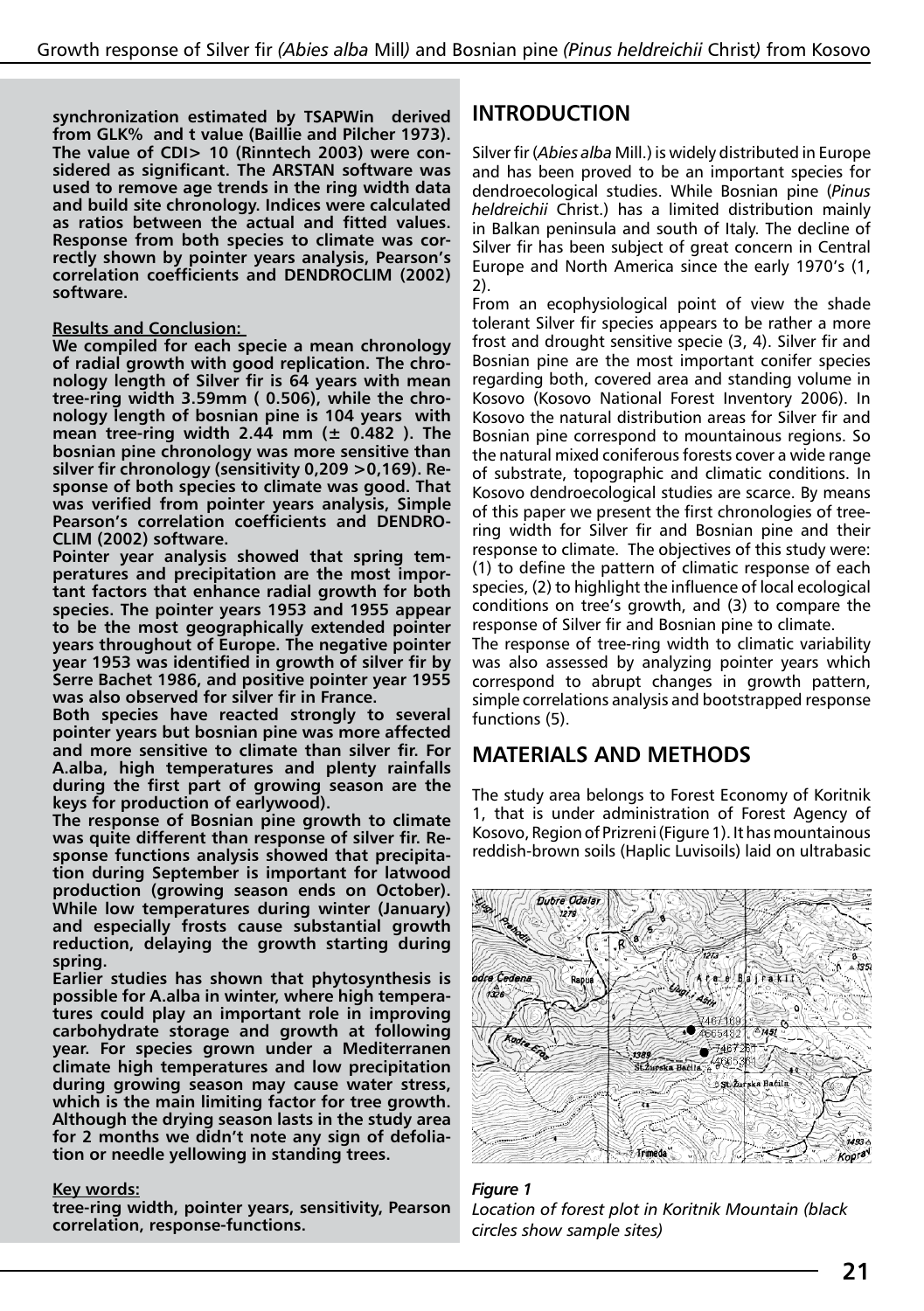

*Figure 2*

*Climatic description of the study area based on climatic data from Dragashi meteorological station (period 1951-2008).*

rock formation. Meteorological data are taken from nearby station of Dragashi commune. The climate in the area is Premountanious Mediterranen climate with a summer drought period of ca. 2 months (Figure 2). Maximum temperatures occur from July to August, while minimum temperatures are observed from December to January with a mean annual temperature 11,10 °C. Rainfall has a summer minimum value from June to August. During the 1951-2008 period, the lowest monthly temperatures in December, January and February occurred in 1951 (-5,7 °C), 1959 (-3,1 °C) and 1955 (-2,6 °C). Within the study area understory is missing because of dominant trees shadow, while the ground vegetation comprised species like: *Anemone nemorosa* L., *Rubus idaeus* L., *Pteridium aquifolium* L., *Euphorbia* sp, *Fragaria vesca* L. The radial growth of trees was estimated basing on increment cores taken from sampled trees in two plots. Sampling was carried out using a Pressler increment borer. Two cores per tree were taken at breast height (1,3m) in opposite directions and perpendicular with slope. We selected 12 Silver firs and 15 bosnian pines. Each core was mounted and sanded following standard dendrochronological procedures (5). Tree-ring width was measured to the nearest 0,01 mm in the two cores taken at 1,3m with a measuring system LINTAB (6). Tree-ring widths were recorded using TSAPWin 0.55 software (6). Each tree-ring width series was cross-dated using visual comparisons and statistical parameters like: Cross Date Index- CDI (7), an index of synchronization estimated by TSAPWin derived from GLK% (8) and t value (9). The value of CDI> 10 were considered as significant. The ARSTAN program (10, 11) was used to remove age trends in ring width data and build site chronology. The raw data of tree-ring width were standardized and detrended using a three- step process. First, a negative exponential function was fitted with raw tree-ring data. Second, a cubic smoothing spline with a 50% frequency cut off of 50 years was used to retain the high-frequency variability of radial growth. Third, the mean chronology was built using a robust mean in order to reduce the influence of extreme values (negative or positive) (10, 12). Signal strength in ring width chronology was tested using EPS – Expressed Population Signal (13). Only those series with a high common signal (EPS≥0.85) were included in the analysis. The remained autocorrelations were removed by autoregressive modeling. The residual series were averaged to create total ring width chronologies for each specie. Residual chronologies were compared with climatic data in correlation analysis and response function. For each tree-ring component the effect of climate on growth was investigated on two steps. First, pointer years were compared with climate data. Second, bootstrapped confidence intervals were used to estimate the significance of correlations and response function coefficients (14). Analysis was performed using 12 monthly climatic data (mean temperature and precipitation) of current growth year, starting from January till to December. The pointer years were defined for each tree-ring component as those calendar years when at least 75% of the crossdated series presented the same sign of change: at least 10% narrower or wider than previous year. Pointer years were identified using Weisser software with a 7 year time window with three level of growth intensity (16, 17 ). The software package DENDROCLIM 2002 (15) was used to compute the statistical significance of the coefficients by calculating 95% quantile limits based on 1000 bootstrap re-sample of the data (14, 15).

## **RESULTS AND DISCUSSIONS**

## **Growth dynamics**

For both species we have estimated basic dendrometrical parameters. The dendrometrical data were provided from field measurements and are presented in the Table 1. Both studied species have comparable parameters regarding number of trees per hectare and mean diameter ate breast height, but Silver fir has significantly higher growing stock (775 m $3/ha$ ) and basal area 60,9 m²/ha than Bosnian pine (Table 1).

The mean tree-ring width chronology of *A. alba* Mill. is constructed by using 24 relative series taken from 12 dominant sample trees (Figure 3).

The chronology length is 64 years (time span 1946- 2008) with mean tree-ring width 3.59 mm (standard deviation 0.506).

The Silver fir tree-ring chronology shows cyclic fluctuations during entire period of time (see Figure 3). The lowest radial growth is reached on year 1953 (2,51 mm), while the maximal radial growth in years 1958 (4,61mm) and 1994 (4,8 mm). The most important changes which represent long-term oscillations are noted during 1966-1977 period, where trend of radial growth is decreasing and during 1988-1994 period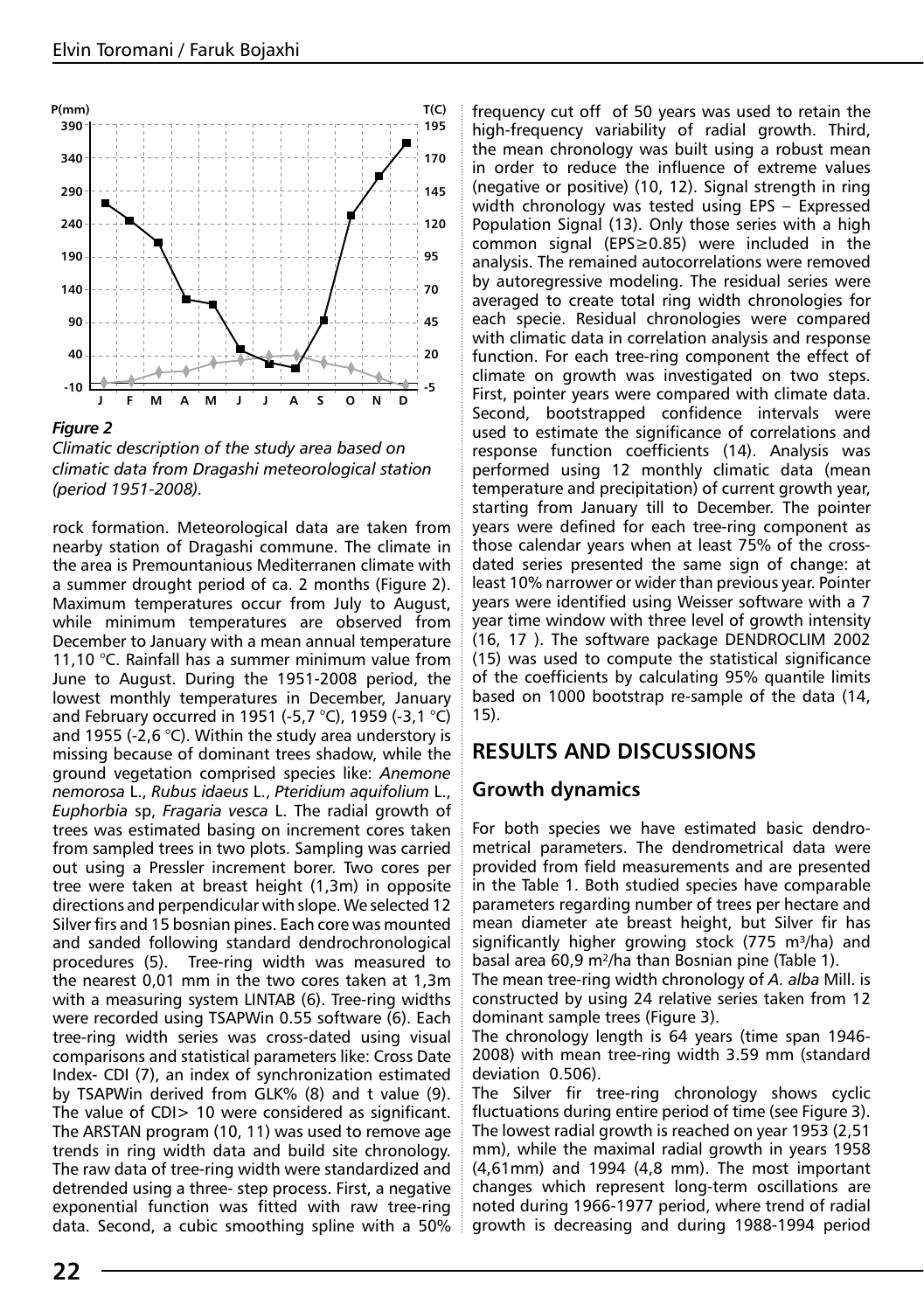#### *Table 1*

*Site descriptions of the sampled plots*

|                                                | Plot 1  | Plot <sub>2</sub> |
|------------------------------------------------|---------|-------------------|
| Latitude (N)                                   | 7467169 | 7467261           |
| Longitude (E)                                  | 4665482 | 4665361           |
| Elevation (m.a.s.l)                            | 1500    | 1540              |
| <b>Aspect</b>                                  | NE      | ΝE                |
| Slope (0)                                      | 16      | 30                |
| Abies alba density<br>(stems ha-1)             | 375     | 420               |
| Abies alba average height (m)                  | 23      | 26                |
| Abies alba basal area (m <sup>2</sup> ha-1)    | 58,4    | 63,4              |
| Abies alba growing stock<br>$(m3 ha-1)$        | 720     | 830               |
| Pinus heldreichii density<br>(stems ha-1)      | 290     | 320               |
| Pinus heldreichii average<br>height (m)        | 21      | 24                |
| Pinus heldreichii basal area<br>$(m^2ha-1)$    | 40,4    | 42,4              |
| Pinus heldreichii growing<br>stock $(m3$ ha-1) | 462     | 506               |





#### *Figure 4*

*Raw tree ring width chronology of* Pinus heldreichii*. Christ for Koritnik.Upper part of the graph is the raw tree-ring width chronology; lower part shows number of cores in particular year.*

radial growth has an increasing trend which culminate on year 1994. The period of Silver fir growth reduction (1966-1977) is also noted in whole Europe and in Piemonte-Italy too (18, 19).

The mean chronology of Bosnian pine is constructed by using 30 relative series taken from 15 dominant sample trees.

The chronology length (Figure 4) is 106 years (time span 1903-2008) with mean tree-ring width 2.44 mm (standard deviation  $\pm$  0.482). The chronology of Bosnian pine has an increasing trend till 1915 and this is related to the period of juvenile growth at the beginning of the life cycle. Then juvenile growth of radial growth is followed by a long-term oscillations period that last till to 1980. The longest period with descending trend extended from 1980 till to 2008.

Each period of acceleration in radial growth of Bosnian pine is followed by a period of radial growth reduction. Basing on ARSTAN software we have estimated for each specie's tree-ring width chronology the basic statistical parameters (Table 2).

#### *Figure 3*

*Raw tree ring width chronology of* Abies alba *Mill. (Koritnik) for Koritnik. Upper part of the graph is the raw tree-ring width chronology; lower part shows number of cores in particular year.*

#### *Table 2*

*Basic statistical parameters of tree-ring width chronology for both species*

| <b>Forest species</b> | Time span<br>chronology | <b>Mean ring</b><br>width (mm) | <b>Standart</b><br>deviation | Autocorrelation<br>AC(1) | <b>Mean sensitivity</b> |
|-----------------------|-------------------------|--------------------------------|------------------------------|--------------------------|-------------------------|
| Silver fir            | 1946-2008               | 3.59                           | 0.506                        | 0.643                    | 0.169                   |
| <b>Bosnian Pine</b>   | 1906-2008               | 2.44                           | 0.482                        | 0.674                    | 0.209                   |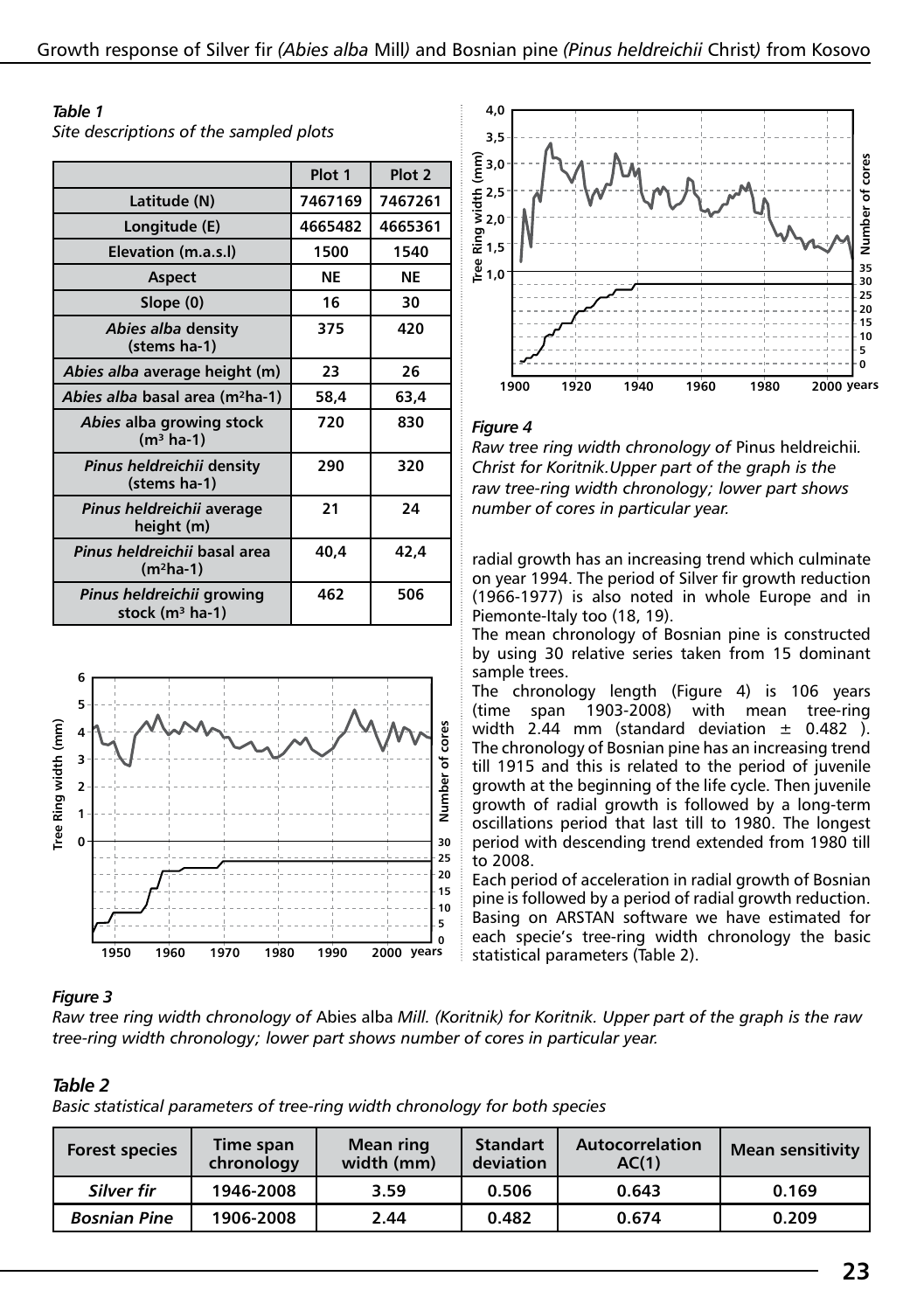The statistical parameters estimated for each chronology showed that Bosnian pine chronology (MS 0,209) is more sensitive than Silver fir chronology (MS 0,169).Tree-ring width chronologies of both species were synchronized between each other and statistical parameters were estimated.

From estimation resulted that t-BP=0,63 and GLK = 50%. That means that growth behavior of both species was different although site conditions are similar.

# **Silver fir**



# **Bosnian pine**



#### *Figure 5*

*Simple response to climate conditions - Pearson's correlation coefficients between residual chronology and average monthly temperature and monthly sum of precipitation from local meteorological station Dragash-Kosovo. Black circles on the top of the bars show significant correlations.*

## **Climate-growth relationship**

#### **Pointer years**

**0,3**

**0,2**

**0,1**

**0,0**

**Pearson correlation coef**

**-0,1**

**-0,2**

**-0,3**

Pointer years identified as years with extreme conditions reflected in tree-ring widths were identified for both species. Strong and negative reactions for Silver fir were observed in 1909, 1953, 1980 and 1995, while the positive pointer years were observed

> **Dragash meteorologic station Percipitation**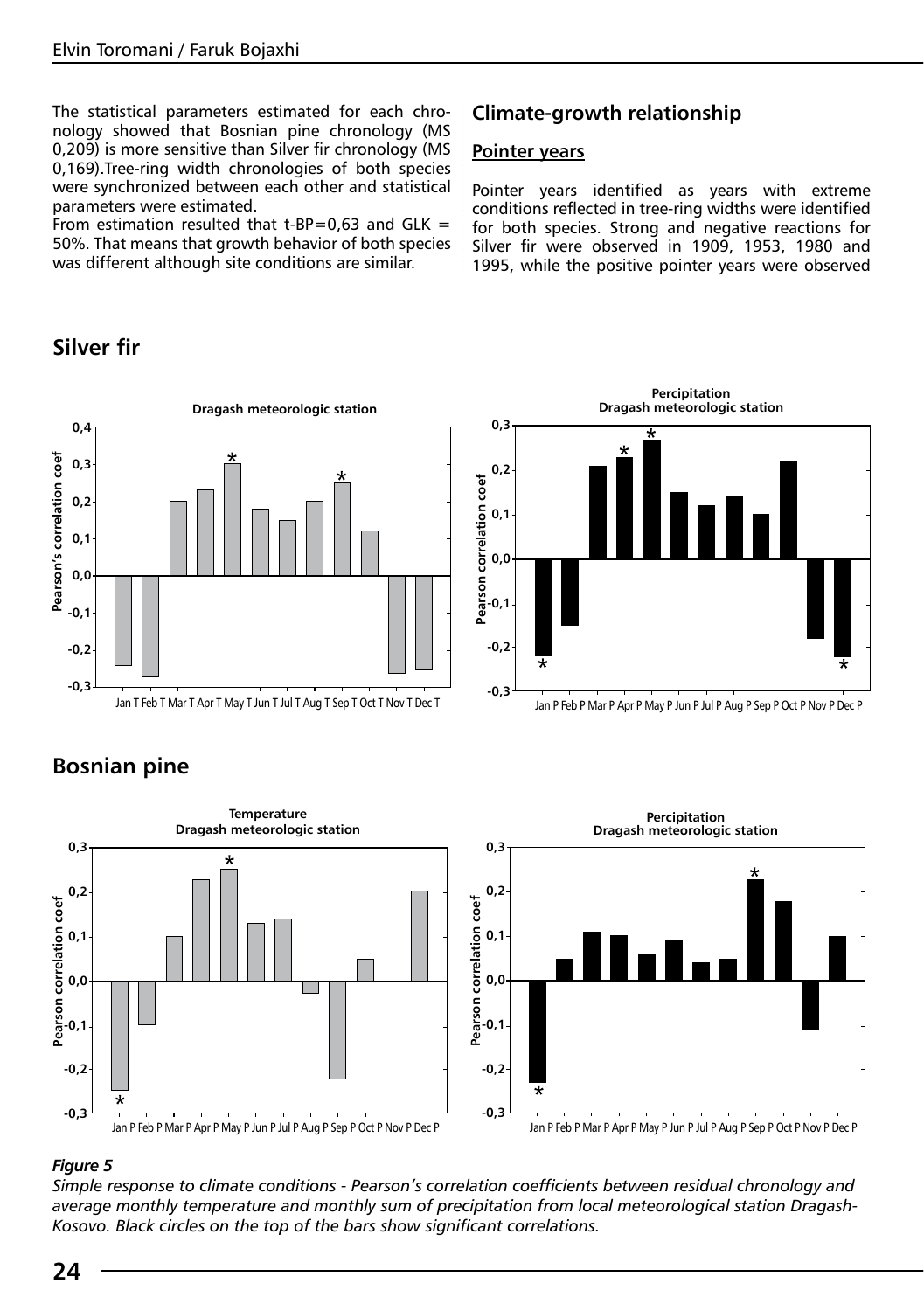in 1947, 1955, 1971 and 1994. For Bosnian pine negative pointer years identified from tree-ring width chronologies were: 1911,1951,1968,1997,1998, while the positive pointer years 1924,1940,1957,1973,1981. Pointer years were more frequent for Bosnian pine tree-ring width chronology than Silver fir chronology, meaning that its chronology is more sensitive to climate. Comparison of negative pointer years with climate data showed that main reason for reduction of radial growth were low temperatures. For example temperature in March and April 1980 are lower than long-term mean value for spring months (March

4,6 °C<7 °C; April 8,8 °C<12 °C). Growing period in 1980 started in May or one month later than normally. Annual precipitation in 1980 were 2622.3 mm (2404 mm long term mean value) and 893.3mm during growing season. The same situation was found in 2000, with one exception, amount of precipitation in current growing period (May-October) was 399.8 mm or 2 times lower than long-term average amount of precipitation during vegetation period (399.8 < 752.9 mm). So during this year except of temperature has influenced negatively on tree's growth, the low amount of precipitation.For Silver fir the negative pointer years have been 1955 and 1971, where summer temperatures have been lower and growing period has started with delay. The precipitation has been abundand during the spring months, but smaller in the rest months of year. For Bosnian pine the positive pointer years have been 1924, 1940, 1957, 1973,1981. By the comparison between radial growth with climate data in these years, it is noted that high temperatures and high amount of precipitation during spring months have been main factors that have influenced on radial growth.

This relationship was expected because the samples are collected in the altitude 1500 m a.s.l where the site conditions are not so extreme.

### **Response to climate**

Response of residual chronology for both species to climate is estimated by using Pearson correlation coefficients. The threshold value of correlation is 0.25 for (p<0.05). Simple Pearson's correlation coefficients between local climatic data from Dragashi meteorological station and residual chronology of Silver fir showed significant (p<0.05) positive response with May and September mean monthly temperature and a negative response with winter mean monthly temperature. The response of Silver fir residual chronology to total monthly precipitation showed a positive response with summer monthly precipitation and a negative response with winter total monthly precipitation. That is important for annual radial growth because the vegetation period start in the middle of April. So the temperature and precipitation in the spring months are significant for earlywood formation. We also analyzed the response of Bosnian pine to climate variables. We

noted a highly significant negative correlation between residual chronology with January climate variables (mean monthly temperature and monthly precipitation) and a significant positive correlation with May mean monthly temperature and September monthly precipitation. The response of Bosnian pine growth to climate is quite different than response of Silver fir growth to climate (Figure 5).

The response of Silver fir and bosnian pine index chronology to climate was also tested by means of DENDROCLIM 2002 software (Figure 6): For both species, precipitation during the end of second part of growing season (September) is important for latwood production (growing season ends on October). While low temperatures during winter (January) and especially frosts cause substantial growth reduction, delaying the growth starting during spring.

# **CONCLUSIONS**

Wood anatomical features measured in tree-rings may offer opportunities for obtaining environmental information (20). In many studies growth rate is the only considered parameter (21, 22, 23) since ring widths are usually easy to measure and to interpret. Silver fir is a wide distributed specie, while Bosnian pine is e typical Balkan specie with limited distribution. They form together natural forest stands in Kosovo. Although they are growing under the same ecological conditions they showed differences in tree-ring width chronology. Pointer year analysis showed that spring temperatures and precipitation are the most important factors that enhance radial growth for both species. The pointer years 1953 and 1955 appear to be the most geographically extended pointer years throughout of Europe.

The negative pointer year 1953 was identified in growth of Silver fir (19) and positive pointer year 1955 was also observed for Silver fir in France (24). Both species have reacted strongly to several pointer years but Bosnian pine was more affected and more sensitive to climate than Silver fir. For Silver fir, high temperatures and plenty rainfalls during the first part of growing season are the keys for production of earlywood (24). The response of Bosnian pine growth to climate was quite different than response of Silver fir. Response functions analysis showed that precipitation during September is important for latwood production (growing season ends on October). While low temperatures during winter (January) play also an important role in determining growth, particularly for extremely thin tree-ring widths. Low winter temperatures and especially frosts cause substantial growth reduction, delaying the growth starting during spring. Earlier studies have shown that phytosynthesis is possible for A. alba in winter, where high temperatures could play an important role in improving carbohydrate storage and growth at foolowing year. For species grown under a Mediterranen climate high temperatures and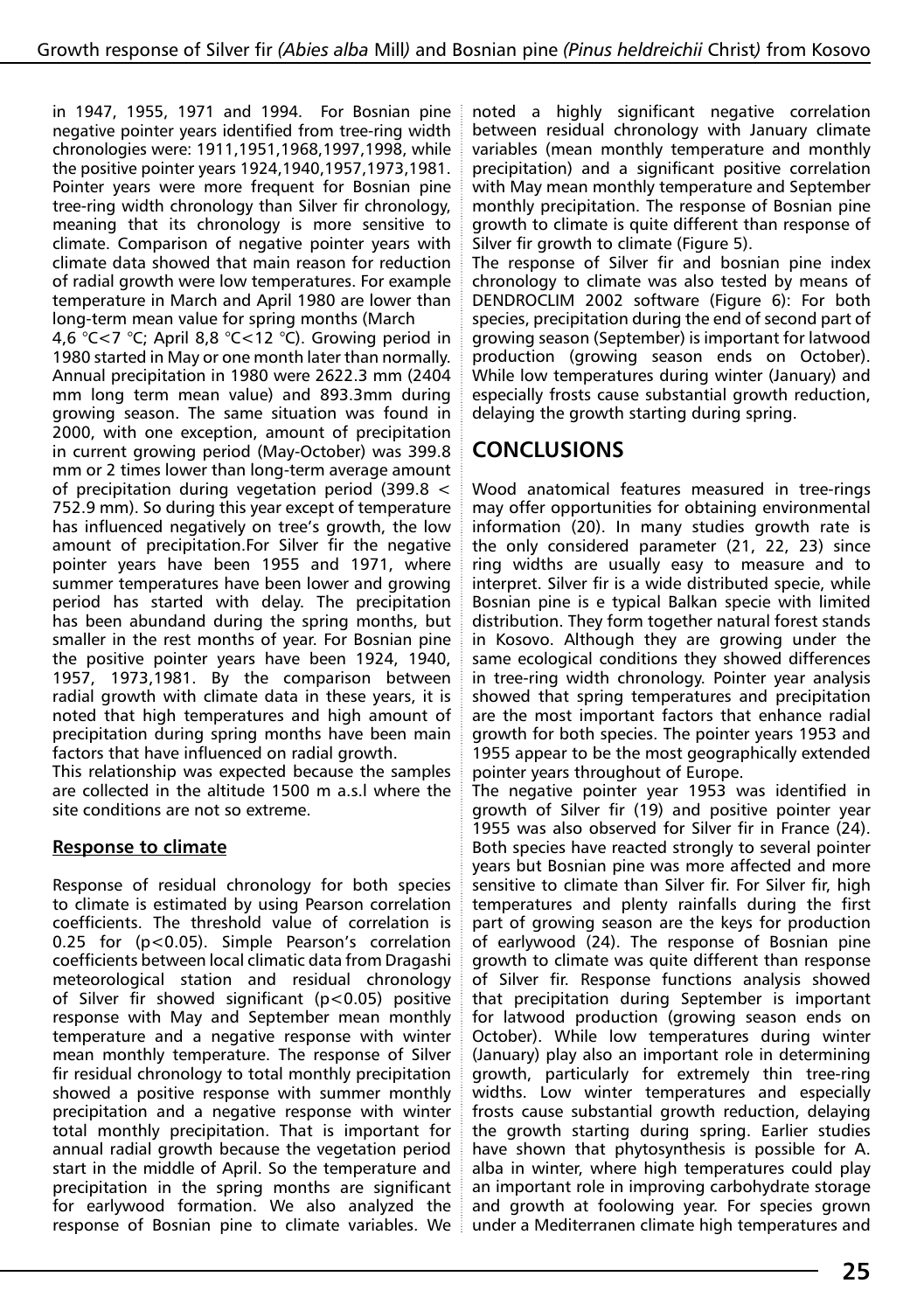low precipitation during growing season may cause water stress, which is the main limiting factor for tree growth (25).

Although the drying season lasts in the study area for 2 months we didn't note any sign of defoliation or needle yellowing in standing trees.

# **Silver fir**

# **Acknowledgements**

This research was carried out in the framework of a Master Thesis, with close cooperation of Kosovo Forest Agency-Prizreni Office and Faculty of Forestry Sciences in Tirana-ALBANIA.



# **Bosnian fir**



#### *Figure 6*

*Significant correlations between annual radial growth and monthly climatic variables for both species.*